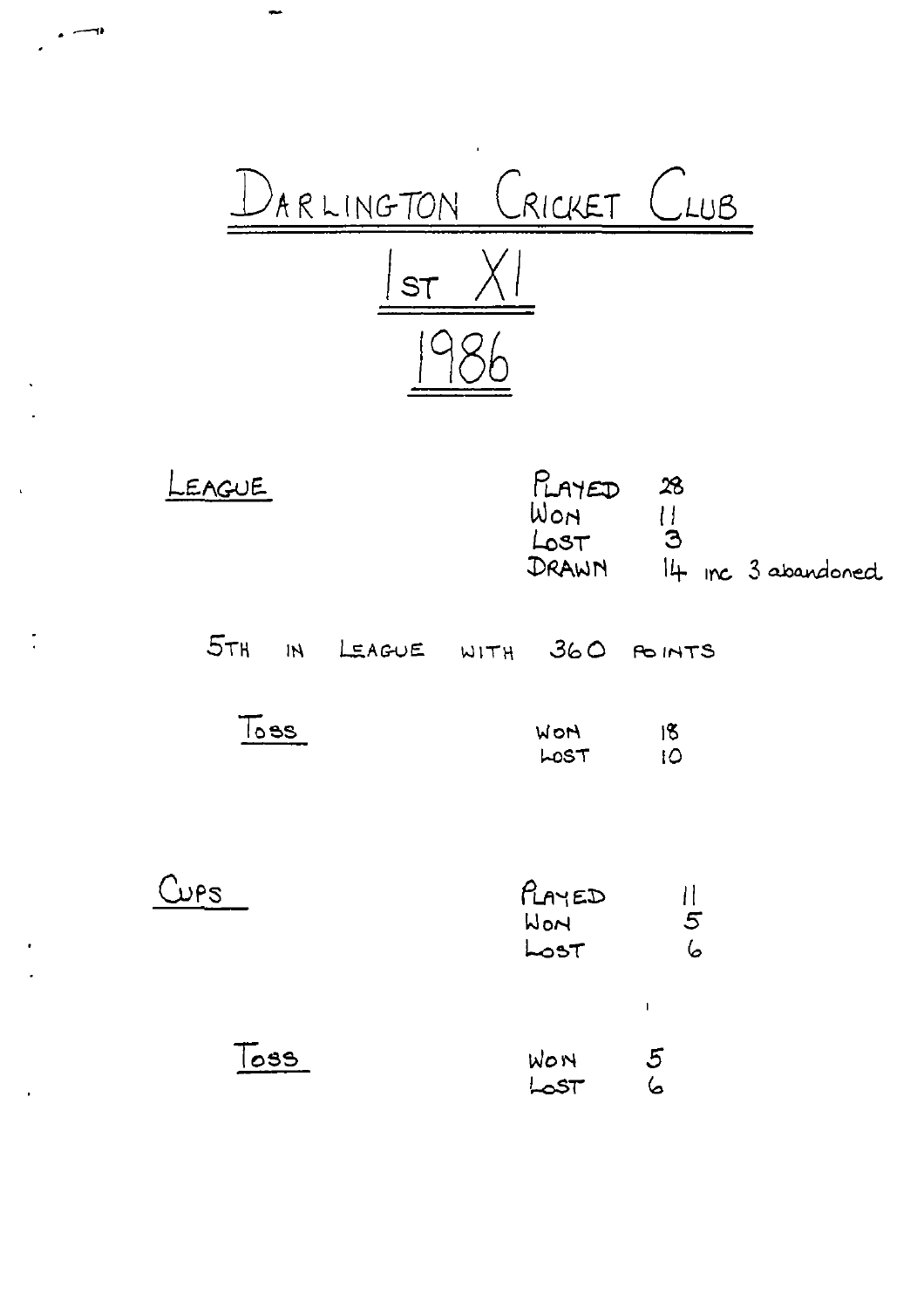## LEAGUE

|                  |    |                 |                             | Highest not Comp.               |                         |                         | <u>Matches Inn?</u> Runs Score Out Inn <sup>9</sup> AVERAGE Faced Run |      | Balls Buller No. No. | 4                        | $\frac{6}{1}$ |
|------------------|----|-----------------|-----------------------------|---------------------------------|-------------------------|-------------------------|-----------------------------------------------------------------------|------|----------------------|--------------------------|---------------|
| JW LISTER        | 27 | 2 <sub>b</sub>  | 924                         | 127                             | 6                       | 20                      | 46.2                                                                  |      | $14 - 24 - 1541$     | 1362                     |               |
| N. A RIDDELL     | 24 | 23              | $73 +$                      | $105$ <sup><math>#</math></sup> | 5                       | 18                      | 40.78                                                                 |      | $1147 + 563$         | 80 17                    |               |
| $T$ J. HAGGIE    | 23 | 2 <sub>l</sub>  | 692                         | $82^*$                          | 3                       | 18                      | 38.44                                                                 |      | 1394 2.014           | $79 -$                   |               |
| R.W.R. CARTER    | 17 | $1 +$           | 269                         | $64$ <sup>*</sup>               | 5                       | ۹                       | 29.89                                                                 |      | 6762513              |                          | $18 -$        |
| G. Moopy         | 28 | 14              | 176                         | 64                              | $\overline{1}$          | 7                       | 25.14                                                                 |      | 3552017              |                          | $21 -$        |
| A.R FOTHERGILL   | 20 | $5\overline{5}$ | جلبلكم                      | 45                              | $\overline{\mathbf{2}}$ | 13                      | 18.77                                                                 |      | $265$ $1.086$        | 20 <sub>6</sub>          |               |
| J.A. SINGLETON   | 23 | 18              | $29 +$                      | صا                              | l                       | 17                      | 17.29                                                                 |      | 6592241              | $32 - 1$                 |               |
| T. W. BLACKBURH  | 28 | 22              | 230                         | भि                              | 4                       | 18                      | 12.78                                                                 | 538  | 2.339                |                          | $5 -$         |
| S.J. MALONE      | 27 | 15              | 101                         | 19*                             | 6                       | 9                       | 11.22                                                                 | 128  | 1.267                | $\mathbf{O}$             | $\rightarrow$ |
| ۱۹۱۹<br>batted   |    |                 |                             |                                 |                         |                         |                                                                       |      |                      |                          |               |
| J N WHITEHOUSE   | ٩  | 3               | 45                          | 21                              | 1                       | 2                       | 22.5                                                                  | 74   | 1.644                | $2^2$                    |               |
| CJD REEKIE       |    |                 | 20                          | 20                              | $\circ$                 | $\mathbf{I}$            | 20 <sub>o</sub>                                                       | 21   | 1.05                 | $\frac{1}{\sqrt{2}}$     |               |
| P STABLER        |    |                 | 18                          | $\overline{8}$                  | 0                       | J.                      | 18                                                                    | 14   | 0.778                | $-2$                     |               |
| <b>NM WHALEY</b> | 3  | 3               | 4 <sup>2</sup>              | 24                              | 0                       | $\overline{\mathbf{3}}$ | l 4                                                                   | lų9. | 3.548                | $\mathbf{2}$             | ÷             |
| DR GARDNER       | 28 | $\mathfrak{s}$  | 12                          | $\mathfrak{g}$                  | عبا                     | ١                       | 12                                                                    | 27   | 2.25                 | $\overline{\phantom{0}}$ | $\mathbf{1}$  |
| J B GARLAND      | ٦  | 5               | 2 <sub>b</sub>              | $  \n{\mathbf{\mathsf{L}}}$     | Ł                       | ᡰᡃ                      | 6.5                                                                   | loo  | 3846                 | $\mathbf{2}$             |               |
| A. RAINE         | ٩  | 5               | 17                          | $\mathfrak{h}^\bullet$          | $\mathbf{c}$            | 3                       | 5.67                                                                  | 叼    | 5 ما 2               | $2\overline{ }$          |               |
| J. STAINSBY      | 5  | $\mathbf{2}$    | $\overline{0}$              | 8                               | <sup>o</sup>            | $\overline{2}$          | 5                                                                     |      | 40 4                 | $\overline{\phantom{m}}$ |               |
| M W. HATCH       | 25 | $\mathfrak{Z}$  | ٦                           | ቱ*                              |                         | $\overline{2}$          | 3.5                                                                   | ೨೦   | 2.857                |                          |               |
| A.J CROWTHER     |    |                 |                             |                                 | 0                       |                         |                                                                       | 12   | 2                    |                          |               |
| J. EDWARDSON     |    |                 | $\mathbf 0$                 | $\bullet$                       | O                       |                         | $\bullet$                                                             | 6    |                      |                          |               |
| M. HENDERSON     |    |                 | $\boldsymbol{\mathfrak{h}}$ | $\mathfrak{g}_\parallel$        | t                       | $\circ$                 |                                                                       | 47   | 4273                 |                          |               |

RUNS SCORED FOR

WICKETS LOST



 $\label{eq:2} \mathcal{L}_{\text{max}} = \left\{ \begin{array}{ll} \mathcal{L}_{\text{max}} & \mathcal{L}_{\text{max}} \\ \mathcal{L}_{\text{max}} & \mathcal{L}_{\text{max}} \end{array} \right\}$ 

 $\mathbb{R}^3$ 

 $\hat{\Lambda}$ 

 $\ddot{\phantom{0}}$ 

 $\hat{\mathbf{r}}$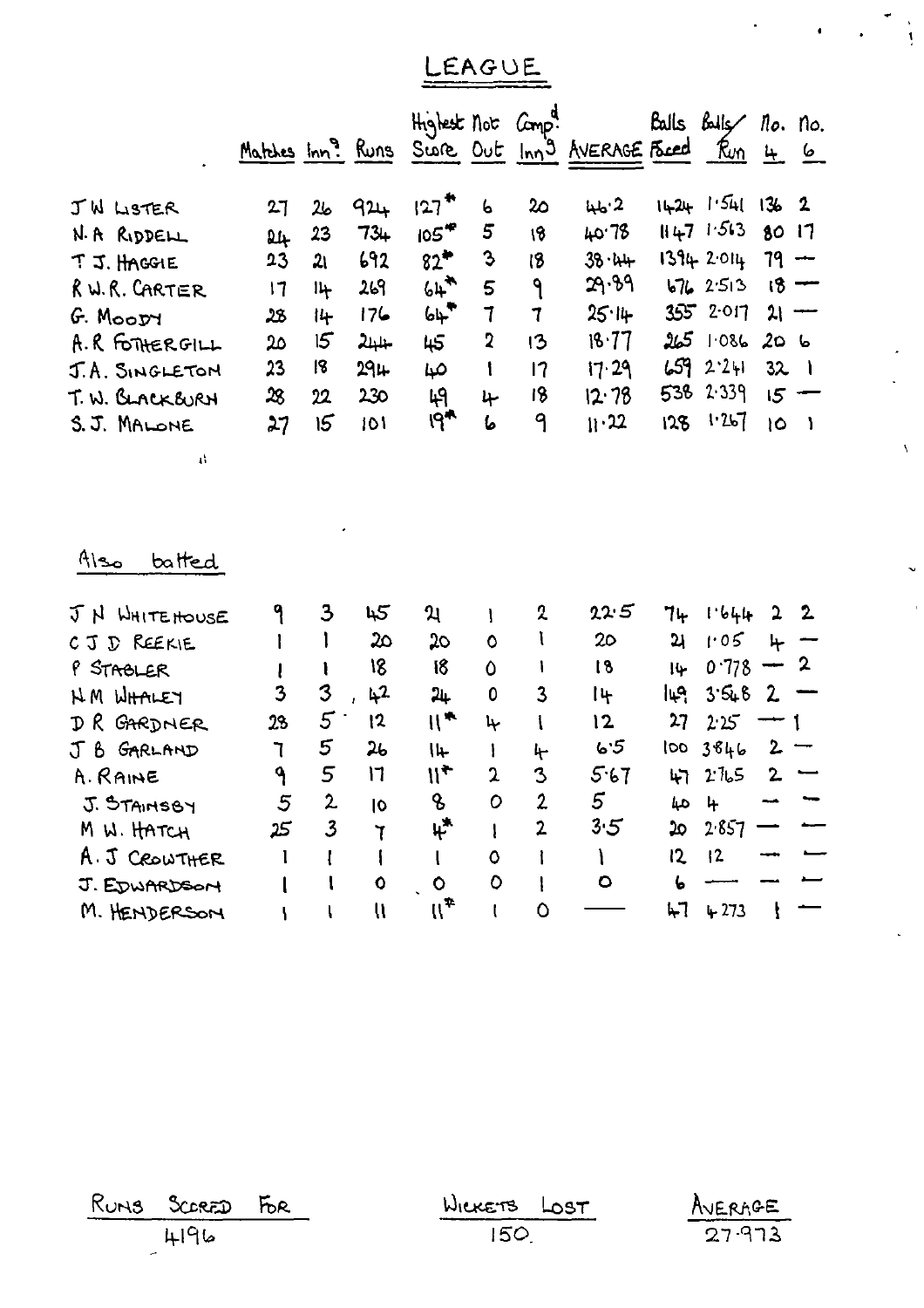|                                                                                                            |                         |                                            |                 |                                                                   |                   | <u>Balls Overs Mdn Runs Web AVERAGE</u>          | පිය<br>Bauling                  | hung<br><u>Over bolls Wodes</u>                                                                                                                       | ାୀ∞                |                    |
|------------------------------------------------------------------------------------------------------------|-------------------------|--------------------------------------------|-----------------|-------------------------------------------------------------------|-------------------|--------------------------------------------------|---------------------------------|-------------------------------------------------------------------------------------------------------------------------------------------------------|--------------------|--------------------|
| J.N. WHITE HOUSE<br>MW HATCH<br>S.J. MALONE                                                                | $564 -$<br>2606<br>2117 | $9\mu$<br>$+26$<br>3483                    | 18<br>105<br>53 | 302<br>1197<br>1172                                               | عاا<br>b3<br>55   | 18.875<br>19<br>21.31                            | $+ -25$<br>$8 - 37$<br>$7 - 34$ | $3 - 213$<br>2810<br>3.363                                                                                                                            | 48<br>10           | $\mathbf{2}$<br> b |
| G. MOODY<br>D.R. GARDNER                                                                                   | 812<br>1572             | 135<br>256:1                               | 30<br>39        | 462<br>$92 +$                                                     | 17<br>33          | 27.18<br>28                                      | $3 - 18$<br>$5 - 56$            | 3.422<br>3.607                                                                                                                                        | $\mathbf{2}$<br>28 | 6                  |
| Also bowled                                                                                                |                         |                                            |                 |                                                                   |                   |                                                  |                                 |                                                                                                                                                       |                    |                    |
| J. W. LISTER<br>A RAINE                                                                                    | %<br>68                 | 15<br>$\mathbf{u}$                         | ł<br>$\circ$    | 5 <sub>1</sub><br>55                                              | 4<br>$\mathbf{I}$ | 12.75<br>$\mathfrak{D}$                          | $2 - 25$<br>$1 - 25$            | $3 +$<br>5                                                                                                                                            | $\mathbf{2}$       |                    |
| M HENDERSON                                                                                                | 30                      | 5                                          | $\mathbf{2}$    | ماا                                                               | 0                 |                                                  | $0 - 16$                        | 3.2                                                                                                                                                   |                    |                    |
| P STABLER<br>N A RUDDELL                                                                                   | جاأ<br>7                | $\overline{2}$<br>I                        | $\bullet$<br>0  | ٩<br>ţ                                                            | 0<br>0            |                                                  | $0 - 9$<br>$0 - 1$              | 4.5                                                                                                                                                   |                    |                    |
| Gtches<br>A R FOTHERGILL<br>D.R. GARDNER<br>J. A. SINGLETON )<br>S.J MALONE<br>TW BLACKBURN<br>J W. LISTER | ገ                       | 17<br>8<br>7                               |                 | R.W. R CARTER<br>$TJ.$ HAGGIE<br>G MOODY<br>NA RUDELL             |                   | 4                                                |                                 | J.B. GARLAND<br>M. W. HATCH<br>M. HENDERSON<br>A. RAINE<br>SUBS (SR PINKNEY)<br>$(A \text{R} \text{F6} \text{H} \text{C} \text{F8} \text{F} \text{H}$ |                    |                    |
| Stumping                                                                                                   |                         |                                            |                 | A R. FOTHERGILL                                                   |                   | $5\overline{)}$                                  |                                 |                                                                                                                                                       |                    |                    |
| J.N. WHITEHOUSE<br>M W HATCH<br>S J MALONE<br>G. MOODY<br>DR GARDNER<br>J.W. LISTER<br>A. RAINE            |                         | <u>BOWLED</u><br>9<br>22<br>25<br>١ų<br>72 |                 | <u>GNGHT</u><br>4<br>23<br>18<br>13<br>13<br>$\overline{3}$<br>74 |                   | <u>LB.W.</u><br>$\overline{3}$<br>14<br>12<br>37 |                                 | <u>Stumred</u><br>5                                                                                                                                   |                    | <u>Hit Wkt</u>     |

 $\frac{1}{2} \left( \frac{1}{2} \right)^2$ 

 $\mathbf{r}$ 

 $\hat{\mathcal{A}}$ 

 $\frac{1}{2}$ 

|      | RUNS SCORED AGAINST | WCKETS TAKEN | AVERAGE |
|------|---------------------|--------------|---------|
| 4533 |                     | ماحا         | 23.128  |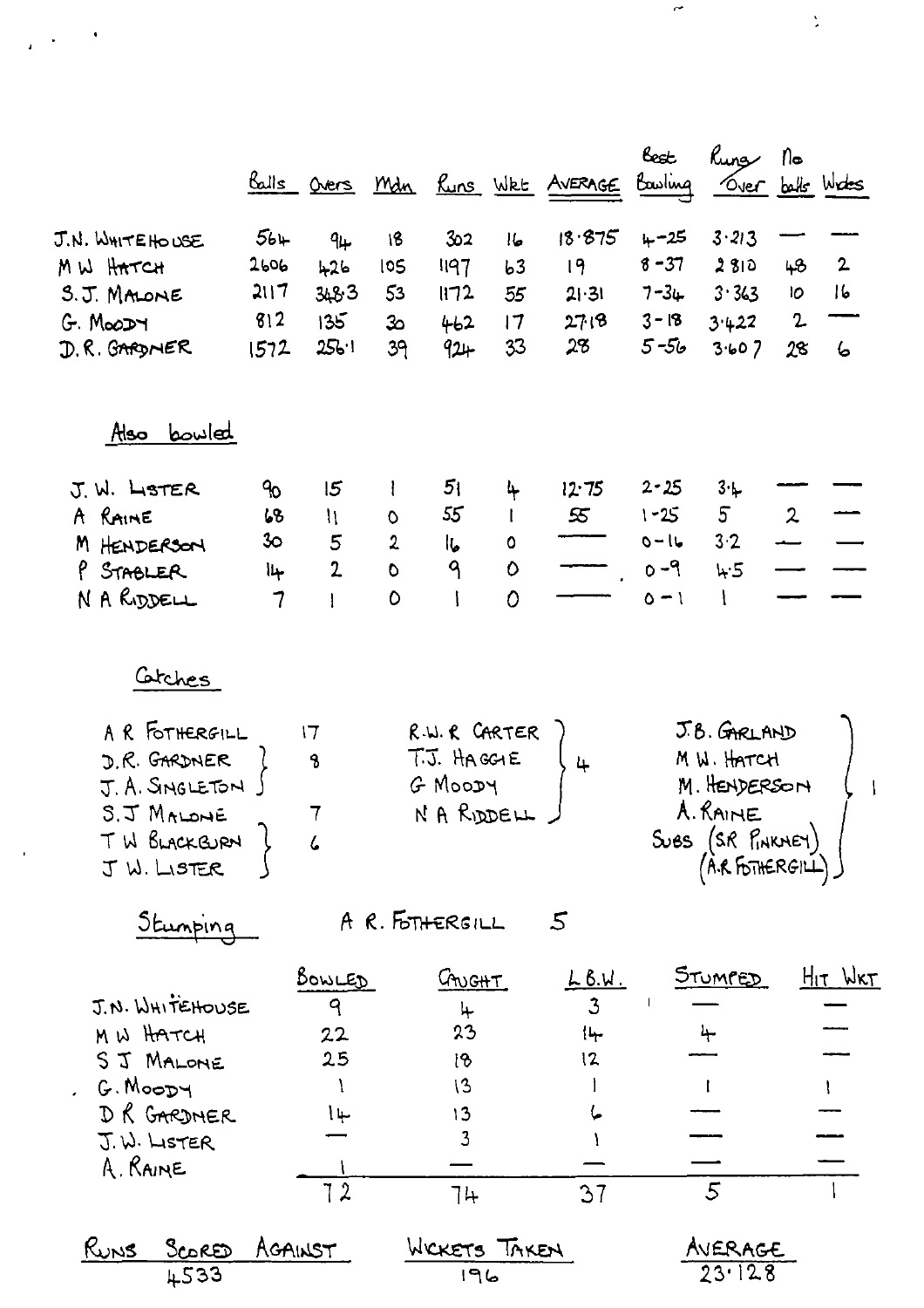$\underline{\underline{C} \underline{\underline{\nu} \underline{\rho}} }$ 

|                                                                                                                                | Matches Inn <sup>3</sup> Runs Score Out Inn <sup>3</sup> |                                                                  |                                                       | Itighest Not Comp <sup>el</sup>                             |                                                                                                           |                                                                  | AVERAGE Faced Run                                    | Bulls                                                  | حكاله                                                            | <u>4 4</u>                                                            | No. No.                                           |
|--------------------------------------------------------------------------------------------------------------------------------|----------------------------------------------------------|------------------------------------------------------------------|-------------------------------------------------------|-------------------------------------------------------------|-----------------------------------------------------------------------------------------------------------|------------------------------------------------------------------|------------------------------------------------------|--------------------------------------------------------|------------------------------------------------------------------|-----------------------------------------------------------------------|---------------------------------------------------|
| NA RIDDELL<br>JW LISTER<br>T.W. BLACKSURN<br>TJ. HAGGIE<br>JA SINGLETON<br>A R FOTHERGILL<br>G MOODY                           | $\mathbf 7$<br>10<br>$\mathbf{H}$<br>8<br>10<br>8<br>10  | ٦<br>10<br>8<br>8<br>8<br>6<br>6                                 | 108<br>24<br>10 <sub>1</sub><br>128<br>87<br>46<br>49 | 23<br>58<br>$36*$<br>$42*$<br>34<br>24<br>$\overline{17}$   | 3<br>ı<br>$\overline{3}$<br>$\overline{2}$<br>$\overline{z}$<br>$\overline{2}$<br>$\overline{\mathbf{I}}$ | 4<br>9<br>5<br>6<br>6<br>4<br>5                                  | 27<br>2678<br>$21 +$<br>21.33<br>14.5<br>II.5<br>9.8 | 200<br>399<br>$144 -$<br>260<br>158<br>60<br>85        | 1.852<br>1.656<br>1.346<br>2.031<br>1816<br>$130 +$<br>1735      | ۹<br>30 <sub>o</sub><br>12<br>15<br>9<br>$\mathbf{3}$<br>$\mathbf{2}$ | $\mathfrak{Z}$<br>$\mathfrak{S}$<br>$\mathcal{L}$ |
| á<br>Also batted                                                                                                               |                                                          |                                                                  |                                                       |                                                             |                                                                                                           |                                                                  |                                                      |                                                        |                                                                  |                                                                       |                                                   |
| MW HATCH<br>J B. GARLAND<br>R W R GARTER<br>SJ. MALOME<br>A RAINE<br>D. R. GARDNER<br>N. M WHALEY<br>T DOBSON<br>A J. CROWTHER | 9<br>$\mathsf{S}$<br>4<br>Ю<br>7<br>10<br>5              | $\boldsymbol{3}$<br>$\mathbf 2$<br>$\mathbf{2}$<br>╄<br>ᢥ<br>210 | 1ľ<br>6<br>$\mathbf l$<br>21<br>$\boldsymbol{6}$<br>3 | ᡰ<br>9<br>7<br>$\mathcal{S}$<br>$3^*$<br>۱*<br>rk,<br>$O^*$ | $\mathbf{z}$<br>$\mathbf{I}$<br>$\circ$<br>0<br>0                                                         | $\overline{2}$<br>4<br>ᡫ<br>$\bullet$<br>$\circ$<br>$\circ$<br>O | ١ı<br>6<br>55<br>5.25<br>15                          | 13<br>22<br>38<br>24<br>۱۹<br>4<br>$\overline{3}$<br>O | 1:182<br>3.667<br>3.455<br>1143<br>3:117<br>1333<br>$\mathbf{3}$ | $\boldsymbol{z}$                                                      |                                                   |
| Played but did not bat<br>P. STABLER                                                                                           | $\overline{2}$                                           |                                                                  |                                                       |                                                             |                                                                                                           |                                                                  | ÷.                                                   |                                                        |                                                                  |                                                                       |                                                   |
| M. HENDERSON<br>SR PINKNEY                                                                                                     |                                                          |                                                                  |                                                       |                                                             |                                                                                                           |                                                                  |                                                      |                                                        |                                                                  |                                                                       |                                                   |

RUNS SCORED FOR

 $\overline{a}$ 

 $\mathbf{I}$ 

WICKETS LOST

 $\frac{\text{NERAGE}}{18.392}$ 

 $\ddot{\phantom{0}}$ 

J.

 $\mathbf{r}$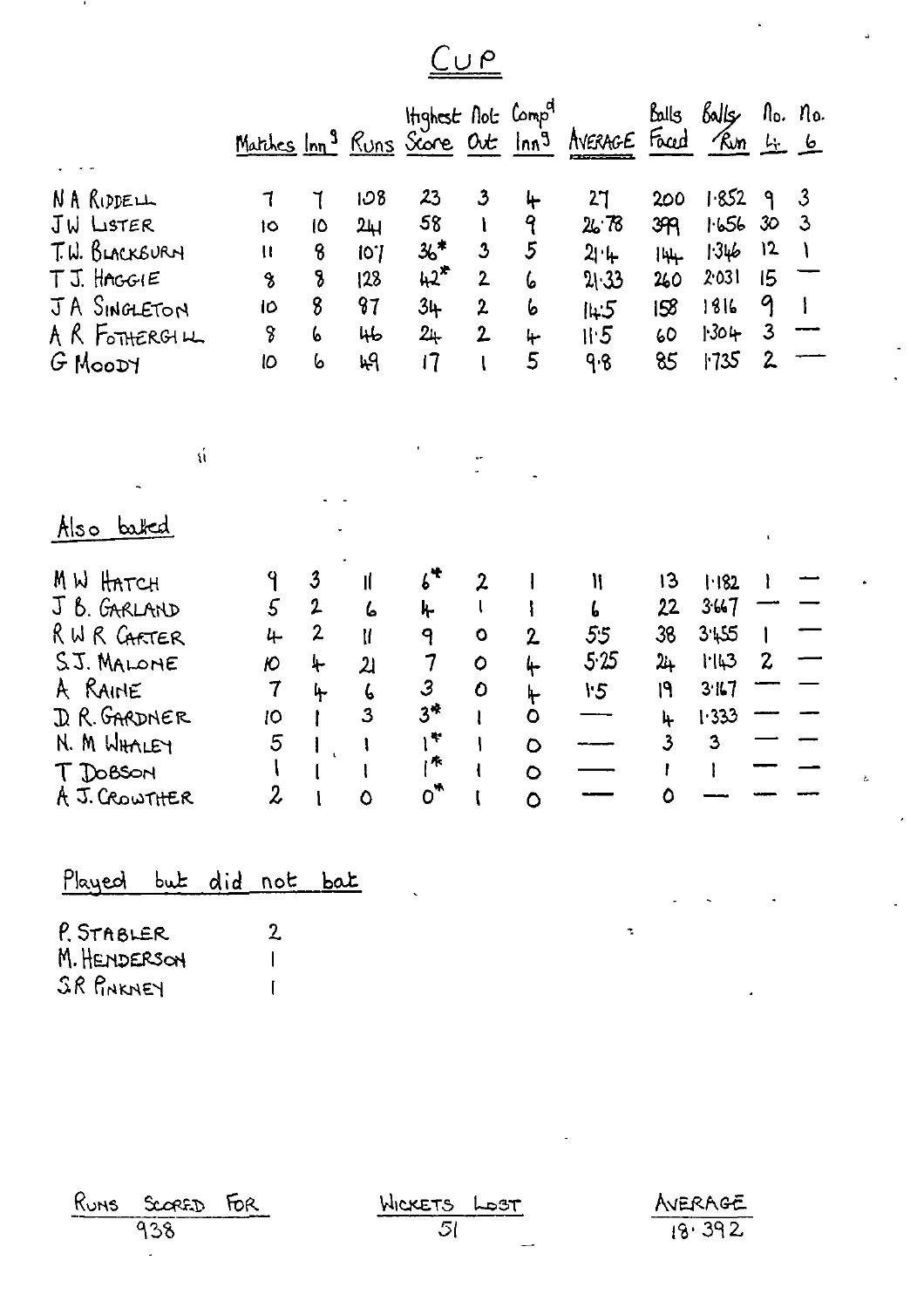|                                                                                         |                                                   |                                                |                                                          |                                                  |                                                                     | Balls Overs Mdn Runs Wikt. AvERAGE Bauling Over balls Wides | Best                                                   | $R\nu$ ns $n_{\rm o}$                    |                       |   |
|-----------------------------------------------------------------------------------------|---------------------------------------------------|------------------------------------------------|----------------------------------------------------------|--------------------------------------------------|---------------------------------------------------------------------|-------------------------------------------------------------|--------------------------------------------------------|------------------------------------------|-----------------------|---|
| MW. HATCH<br>DR. GARDNER<br>S.J. MALONE                                                 | 508<br>$23+$<br>641                               | 83<br>38.4<br> 06                              | 13<br>W                                                  | $31 +$<br>2117<br>419                            | 21<br>8.                                                            | I4·95<br>20.87 <i>5</i><br>$19$ $22.05$ $3-29$ $3.953$      | $4 - 24$ 3.783<br>$3 - 8$                              | 4.319                                    | 9<br>$\mathbf{2}$     | 4 |
| Also bowled                                                                             |                                                   |                                                |                                                          |                                                  |                                                                     |                                                             |                                                        |                                          |                       |   |
| G. MOODY<br>P. STABLER<br>A R. FOTHERGILL<br>A. RAINE<br>M. HENDERSON                   | 5 <sub>b</sub><br>31<br>$\overline{7}$<br>8<br>30 | ٩<br>$\overline{5}$<br>$\mathbf{I}$<br>12<br>5 | $\circ$<br>$\mathbf{1}$<br>$\circ$<br>$\circ$<br>$\circ$ | 2 <sub>b</sub><br>٩<br>4<br>$\overline{2}$<br>19 | $\boldsymbol{3}$<br>$\mathbf{I}$<br>$\circ$<br>$\bullet$<br>O       | 8.67<br>$\int$                                              | $3 - 11$<br>$1 - 9$<br>$O - 4$<br>$0 - 12$<br>$0 - 19$ | 2.889<br>1.8<br>$\downarrow$<br>٩<br>3.8 | $\boldsymbol{2}$<br>T |   |
| Carches<br>A R FOTHERGILL<br>TW BLACKBURN<br>D. R GARDHER<br>M W HATCH<br>J. B. GARLAND |                                                   | 5<br>$\overline{\mathbf{3}}$<br>$\overline{2}$ |                                                          |                                                  | TJ. HAGGIE<br>J.W. LISTER<br>$G$ Moody<br>S.R PINKNEY<br>N.M WHALEY |                                                             |                                                        |                                          |                       |   |
| Stumping                                                                                |                                                   |                                                | A.R FOTHERGILL                                           |                                                  |                                                                     | $\overline{2}$                                              |                                                        |                                          |                       |   |
|                                                                                         |                                                   | <u>BOWLED</u>                                  |                                                          | Cructi                                           |                                                                     | L8W                                                         |                                                        | <u>STUMPED</u>                           |                       |   |

 $\sim$  18

 $\mathcal{L}^{\mathcal{L}}(\mathcal{A})$  . The set of  $\mathcal{L}^{\mathcal{L}}(\mathcal{A})$ 

 $\mathcal{L}^{\text{max}}(\mathcal{K})$  .

| DOWLED | <u>LAUGHT</u> | LOW | OTUMPED. |
|--------|---------------|-----|----------|
|        |               |     |          |
|        |               |     |          |
| 2      | صا            |     |          |
|        |               |     |          |
|        |               |     |          |
| جا '   |               |     |          |
|        |               | ∼   |          |

|      | RUNS SCORED AGAINST | WICKETS TAKEN | AVERAGE |
|------|---------------------|---------------|---------|
| 1062 |                     | .58           | 18.310  |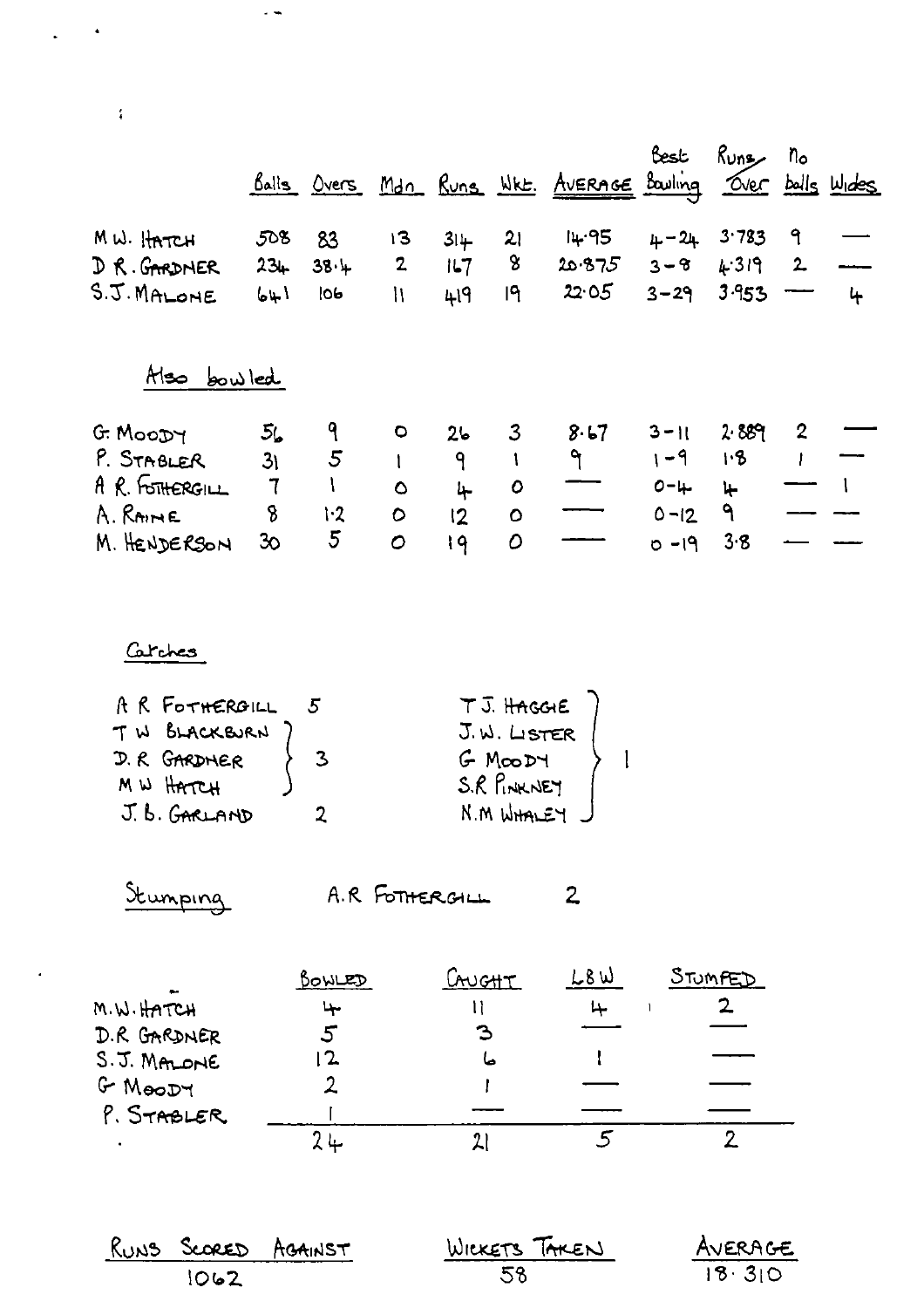## LENGUE

 $\sim$ 

|                  | <u>CoultD</u>                      | CAUCHT | LBW                     | <u>Stumped</u>        | <u>lun Out</u> |
|------------------|------------------------------------|--------|-------------------------|-----------------------|----------------|
| J. W LISTER      | ٩                                  | ٩      | $\overline{2}$          |                       |                |
| N A. RIDDELL     |                                    |        | $\overline{\mathbf{3}}$ |                       |                |
| $T.T$ HAGGIE     | ۱2                                 |        |                         |                       |                |
| R. W. R. CARTER  | ᡃᡕ                                 | 2      |                         |                       | 2.             |
| G. MooDY         | ᡃᡪ                                 | 2      |                         |                       |                |
| A R. FOTHERGILL  | 3                                  |        |                         |                       |                |
| JA SINGLETON     | ᠰ                                  | 10     |                         |                       |                |
| TW. BLACKBURN    | 5                                  |        |                         |                       | 2              |
| 3.J MALONE       |                                    |        |                         |                       |                |
| J. N. WHITEHOUSE |                                    |        |                         |                       |                |
| C.J.D. REEKIE    |                                    |        |                         |                       |                |
| P. STABLER       |                                    |        |                         |                       |                |
| N M. WHALEY      | $\overline{2}$                     |        |                         |                       |                |
| D. R. GARDNER    |                                    |        |                         |                       |                |
| J.B. GARLAND     |                                    |        |                         |                       |                |
| A. RAINE         |                                    |        |                         |                       |                |
| J. STAINSBY      |                                    |        |                         |                       |                |
| M W. HATCH       |                                    |        |                         |                       |                |
| A J CROWTHER     |                                    |        |                         |                       |                |
| J. EDWARDSON     |                                    |        |                         |                       |                |
|                  | $\overline{56}$<br>$\sim$ 34 $\mu$ | طط     | 14                      | ما                    | 8              |
|                  | ٩                                  |        |                         |                       |                |
|                  |                                    |        |                         |                       |                |
| CuP              |                                    |        |                         | . $\pmb{\mathcal{L}}$ | ڋ              |

ستعطف والبراس

 $\frac{1}{4}$ 

 $\frac{1}{\mu}$ 

 $\bar{\rm t}$ 

|                     | BOWLED | GOUGHT | LBW | STUMPED | κυΝ Ωυτ |
|---------------------|--------|--------|-----|---------|---------|
| NA. RIDDELL         |        |        |     |         |         |
| J.W LISTER          |        | 5      | 2   |         |         |
| T.W. BLACKBURN      |        |        |     |         |         |
| T. J. HAGGIE        |        | 4      |     |         |         |
| J. A SINGLETON      |        | 4      |     |         |         |
| A.R. FOTHERGILL     |        |        |     |         | 2       |
| $G$ $M$ $Q$ $D$ $T$ |        |        |     |         |         |
| M. W. HATCH         |        |        |     |         |         |
| J B. GARLAND        |        |        |     |         |         |
| R.W.R CARTER        |        |        |     |         |         |
| S.J. MALONE         |        |        |     |         |         |
| A RAINE             |        |        |     |         |         |
|                     | 8      | 25     |     |         |         |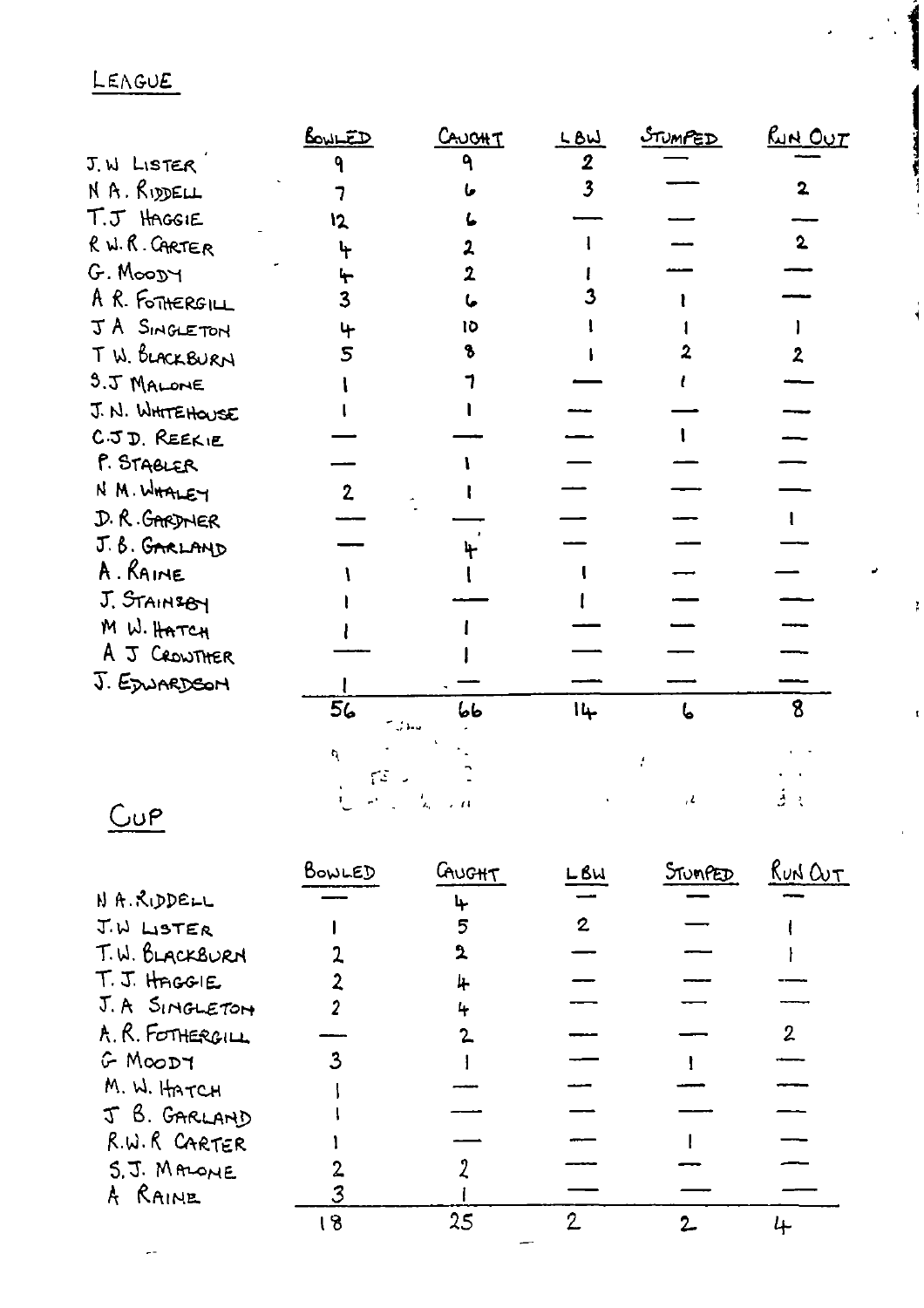|              | 桂                                                                                                                                                                                                           |                                                                                                                                                                                                                                                                                                                                                                                                                                                                                                                                              |                                   |                                                                                                       |                                          |
|--------------|-------------------------------------------------------------------------------------------------------------------------------------------------------------------------------------------------------------|----------------------------------------------------------------------------------------------------------------------------------------------------------------------------------------------------------------------------------------------------------------------------------------------------------------------------------------------------------------------------------------------------------------------------------------------------------------------------------------------------------------------------------------------|-----------------------------------|-------------------------------------------------------------------------------------------------------|------------------------------------------|
|              |                                                                                                                                                                                                             |                                                                                                                                                                                                                                                                                                                                                                                                                                                                                                                                              |                                   |                                                                                                       |                                          |
| <u>100s.</u> | J.W. LISTER<br>J.W. LISTER<br>N.A. RIDDELL                                                                                                                                                                  | $127$ $V$ SALTBURN $(a)$<br>$12^{\#}$ $\vee$ Norman $\theta$ $\theta$ $\theta$ $\theta$<br>$105$ $v$ Normansy HALL $(a)$                                                                                                                                                                                                                                                                                                                                                                                                                     |                                   | $\frac{56}{9}$ off 53 balks<br>69                                                                     | $100 \frac{df}{f}$<br>$\mu$<br>152<br>89 |
| <u>50s</u>   | $J$ W. LISTER<br>$N.R$ RIDDELL<br>T.J. HAGGIE<br>J.W. LISTER<br>N.A.A.<br>J.W. LSTER<br>N.A. RIDDELL<br>R W R. CARTER<br>G. MOODY<br>T.J. HAGGIE<br>T.J. HAGGIE<br>J W. LISTER<br>J W LISTER<br>NA. RIDDELL | $91 * v$ Northtralerton $(4)$<br>90 V STOCKTON (a)<br>$82^{\text{P}}$ v THORNABY $(a)$<br>$82$ <sup>*</sup> $v$ Normanism HALL $(a)$<br>$79$ $\sqrt{5}$ benck the $(a)$<br>$71$ v $5$ LACKHALL $(a)$<br>$68$ $\vee$ HARTLEPOOL $(n)$<br>$64^{\star}$ v R.A. (h)<br>$6\mu$ $\mu$ $\sigma$ $\beta$ is not AUCKLAND $(\mu)$<br>$62$ $V$ SALTBURN $(L)$<br>$58$ Y Stockton (a)<br>$58 \vee$ PHILADELATIA $(a)$<br>$N.A$ RIDDELL $53^* \vee$ NORTON<br>(م)<br>RUR CARTER $52 \times M$ ARSKE $(a)$<br>$50^*$ v R.A. $(\alpha)$<br>$50$ v RA $(1)$ | 50 off                            | 66 balts<br>99<br>56<br>75<br>57<br>120<br>78<br>145<br>அ<br>96<br>110<br>55<br>81<br>124<br>84<br>95 |                                          |
| FASTEST      | tiFTY                                                                                                                                                                                                       | V BISHOP AUCKLAND<br>G MOODY                                                                                                                                                                                                                                                                                                                                                                                                                                                                                                                 | $\circ \mathfrak{f} \mathfrak{f}$ | كالفظ<br>51                                                                                           |                                          |
|              | 8 WICKETS                                                                                                                                                                                                   | $M W H$ $M T$ $M$ $S - 37$ $V$ $R A$ .                                                                                                                                                                                                                                                                                                                                                                                                                                                                                                       |                                   | (a)                                                                                                   |                                          |
|              | 7 WICKETS                                                                                                                                                                                                   | S.J MALONE 7-34 V HARTLEPOOL (2)                                                                                                                                                                                                                                                                                                                                                                                                                                                                                                             |                                   |                                                                                                       |                                          |
|              | 6 WICKETS                                                                                                                                                                                                   | S J. MALONE 6-44 V REDCAR (2)                                                                                                                                                                                                                                                                                                                                                                                                                                                                                                                |                                   |                                                                                                       |                                          |
|              | 5 WICKETS                                                                                                                                                                                                   | S J. MALONE 5-29 V HARTLEPOOL (a)<br>M W. HATCH 5-37 V NORTHALLERTON (a)<br>MW. HATCH $5 - 40 - 3$ STATHOM(A<br>M.W HATCH 5-42 V REDCAR<br>D R. GARDNER 5-56 V MIDDLESBROWH (2)<br>D.R. GARDNER 5-60 V NORTON                                                                                                                                                                                                                                                                                                                                |                                   | $(\infty)$                                                                                            |                                          |

 $\frac{1}{\sqrt{2\pi}}$